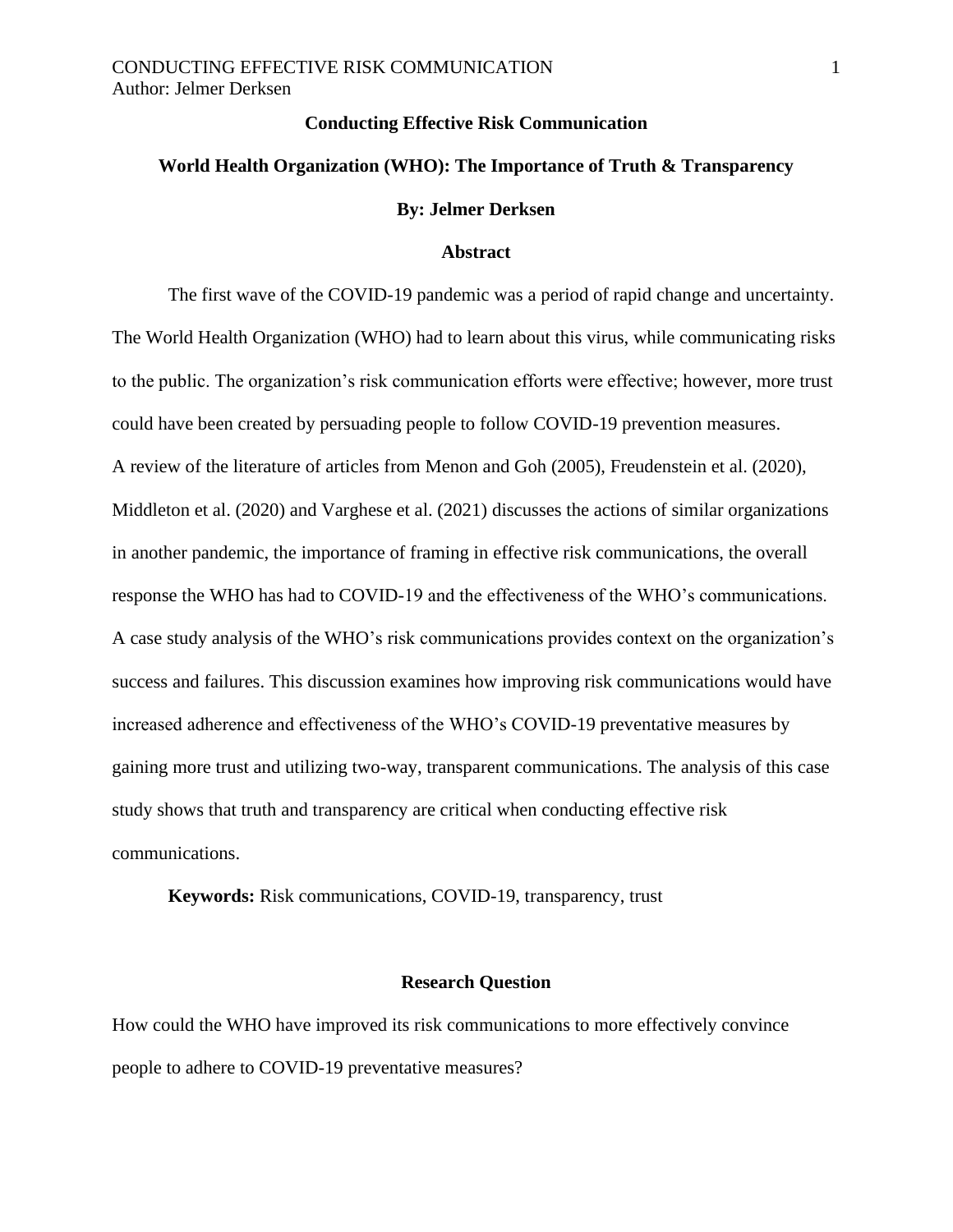COVID-19 has become a daily discussion topic for millions since being announced as an international health concern in January 2020 (Varghese et al., 2021). The following months, known as the "first wave" of the pandemic, were a period of uncertainty, stress and changing protocols. The World Health Organization (WHO) has stayed at the forefront of the COVID-19 pandemic since it first became an issue in late 2019 and has faced its fair share of criticism and praise. The World Health Organization's initial lack of response to the seriousness of COVID-19 led to significant criticism, stating the organization took too long to declare COVID-19 a pandemic (The Economic Times, 2021); however, the WHO has since received applause for its communication efforts. The organization "hosted a cascade of press conferences and international meetings of experts and political leaders, while providing constant social media updates" (The Economic Times, 2021). Additionally, it has had to manage political conflicts between the United States (U.S.) and China while battling against misinformation flooding the Internet (Pierson, 2020).

Despite these struggles, the World Health Organization has communicated effective COVID-19 preventative measures to the public during the pandemic's first wave through its messages, specifically, the discussion of handwashing, social distancing and other measures. While many followed these protocols, more effective communications would have led to greater adherence to these risk communication messages. This essay analyzes the WHO's risk communications to identify where the organization could have improved its strategies. Conducted research helped determine that improving risk communications would have increased adherence and effectiveness of the WHO's COVID-19 preventative measures, specifically by gaining trust and using two-way, transparent communications.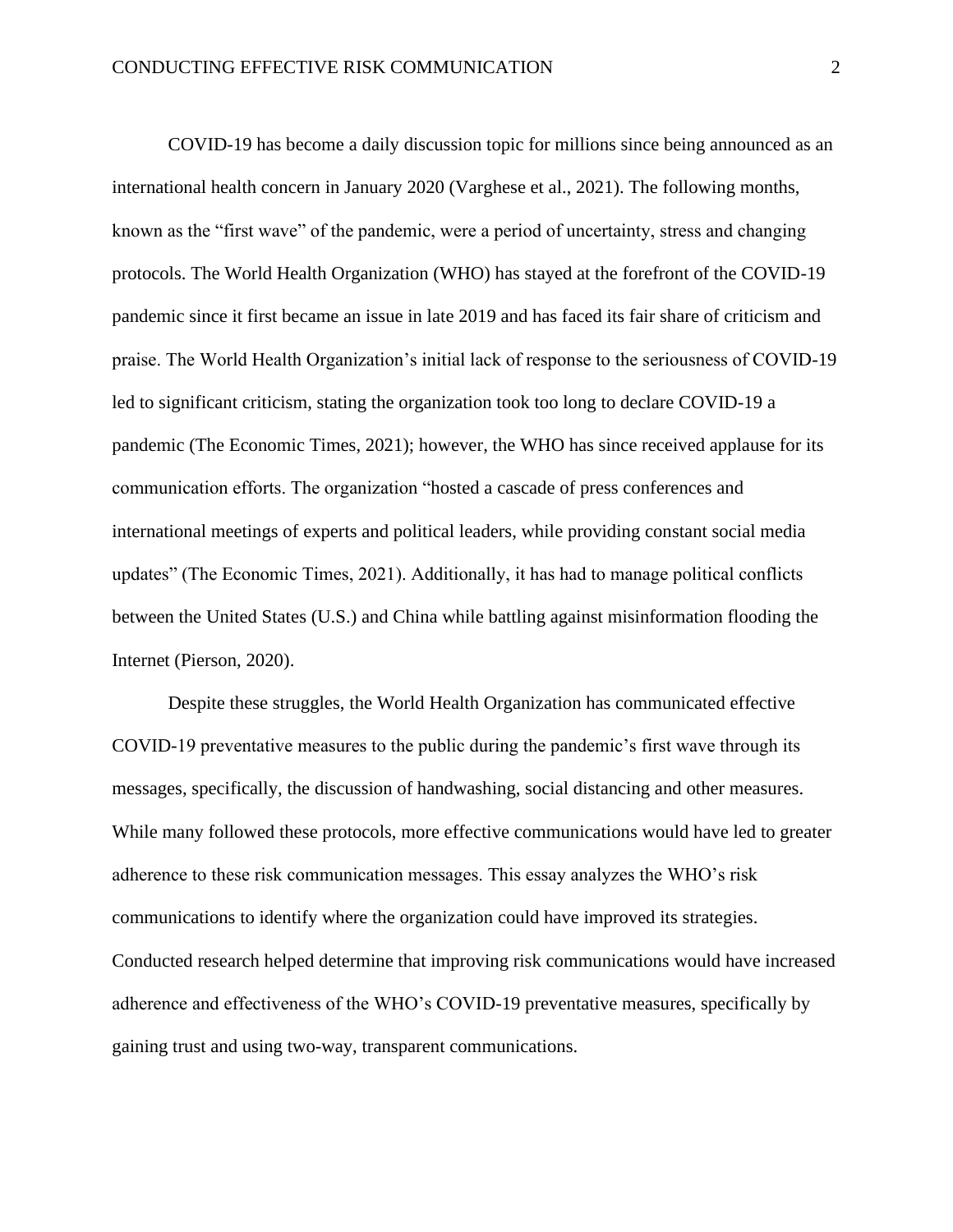#### **Review of the Risk Communication Literature**

The following literature review summarizes the academic sources that help analyze the WHO's COVID-19 risk communications effectiveness. The chronologically ordered literature features an article by Menon and Goh (2005) discussing the Singapore government's responses to the SARS crisis, a study by Freudenstein et al. (2020) analyzing the effectiveness of risk communication message framing, a review by Middleton et al. (2020) of the WHO's COVID-19 response and finally, an analysis by Varghese et al. (2021) looking at the effectiveness of the WHO's COVID-19 risk communications in Europe.

Menon and Goh (2005) argue that "truth and transparency came to be key imperatives underlining the [Singapore] government's response to resolving the [SARS] crisis" (p. 376). The government's response included educational songs, dialogue between different publics, informational posters and advertisements, websites and promotional campaigns (Menon & Goh, 2005). The authors conclude with the main reasons the Singapore government handled SARS well, stating that providing more information is better than less, as it is better to overreact than under-react and that fear and ignorance of any disease is worse than the disease itself (Menon & Goh, 2005, p. 383).

Freudenstein et al. (2020) determine "whether framing a risk communication message as a risk assessment or a hazard identification would influence risk perception" (p. 2), using a press release about radiofrequency electromagnetic fields as an example. A risk assessment has four required steps: hazard identification, exposure analysis, dose-response analysis and risk characterization (Freudenstein, 2020, p. 2). Hazard identification points out a potential hazard; a hazard only becomes a risk once "humans are exposed to the hazard at levels shown to be harmful" (Freudenstein, 2020, p. 2). The authors conclude that a risk message's framing and the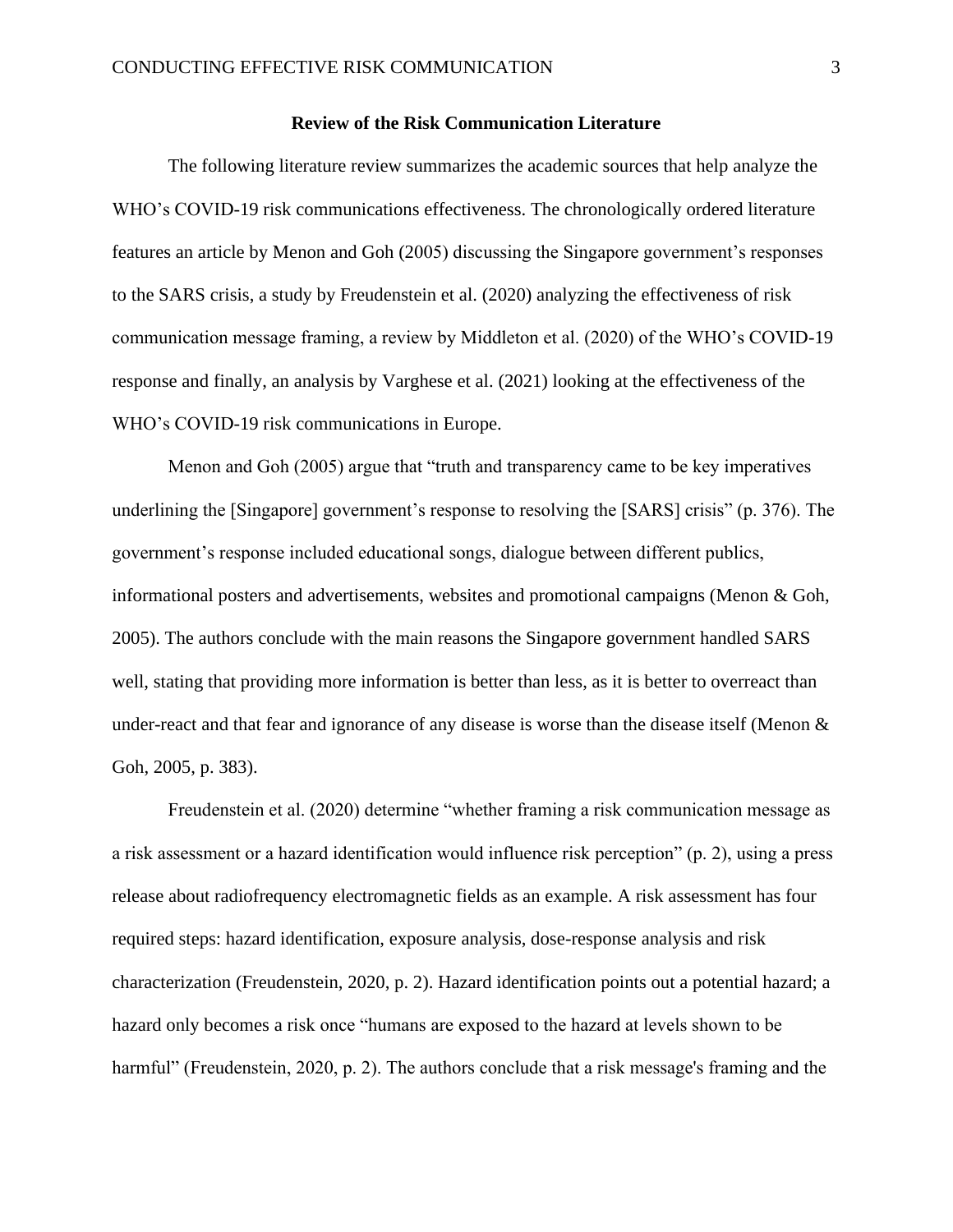current understanding of these messages can impact how effective risk communications are (Freudenstein, 2020, p. 8).

Middleton et al. (2020), members of the Global Network for Academic Public Health (Global Network), discusses the WHO's current COVID-19 response. The discussion focuses on the WHO's effectiveness thus far despite not having the authority to force countries to adhere to its suggestions and the organization's battle with misinformation (Middleton et al., 2020). The article highlights the WHO's importance in protecting the world's health, explaining that "if the WHO did not exist, we would inevitably have to create a body to pick up functions" (Middleton et al., 2020, p. 1524). Middleton et al. (2020) conclude by recommending that world leaders commit to transparency, financial support, academic support and solidarity when combating this virus.

Varghese et al. (2021) investigate the effectiveness of the WHO's COVID-19 preventative measure communications. The study analyzes the familiarity, adherence and trust in the WHO's COVID-19 preventive measures in several European countries, including Denmark, France and the Netherlands. Familiarity of the WHO's messages ranged between 60 to 85 per cent, trust ranged between 48 to 64 per cent, and adherence ranged between 81 to 92 per cent (Varghese et al., 2021). The research found that information from the WHO regarding COVID-19 was effective and well-trusted; however, there is a need to strengthen efforts to reach the less vulnerable parts of the population and take public worries into account (Varghese et al., 2021, p. 13).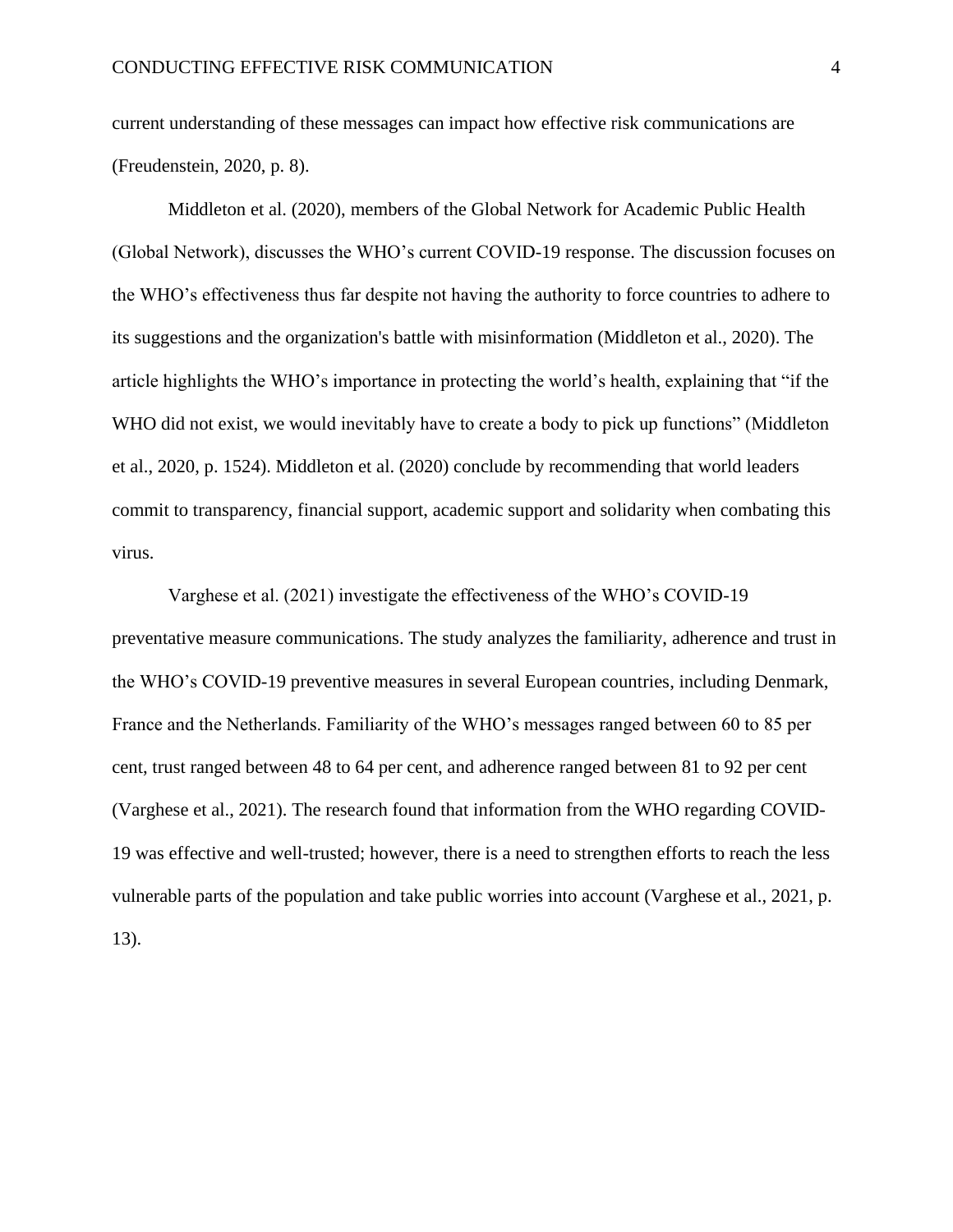#### **The WHO's COVID-19 First Wave Response**

COVID-19 first became known across the globe in 2019 when reports of "pneumonia of [an] unknown cause" came from Wuhan, China (see Appendix). In the following weeks, the WHO officials met with medical personnel in China, determining this outbreak as a form of coronavirus. The WHO would first declare COVID-19 an international public health concern on January 30, 2020, beginning what is known as the true first wave of the pandemic (Varghese et al., 2021). This initial period correlated with the launch of several different initiatives from each country, some shutting their borders and others doing little to address the situation. At the centre of the pandemic is the WHO, the organization responsible for informing the world of this developing situation and advising countries of the most effective procedures. This need for direction inspired the development of the WHO Information Network for Epidemics (EPI-WIN) on the same day as the WHO's health concern announcement.

The World Health Organization understood it needed to control information about COVID-19 quickly and effectively to avoid misinformation spreading. Therefore, the organization's risk communication efforts focused on battling current misinformation (dubbed the 'infodemic') and informing the public of preventative measures related to COVID-19 (Varghese et al., 2021). Specifically, the World Health Organization aimed to increase "public awareness on preventive measures against COVID-19 through easy-to-understand behavioural messages using infographics and videos on the WHO website" (Varghese et al., 2021, p. 2). These measures included regular hand washing, covering the mouth and nose when sneezing or coughing, keeping one metre from others, avoiding shaking hands and other physical contacts, using alcohol-based hand rub and avoiding touching the face. Later in the pandemic's first wave, further preventative measures were communicated to the public (see Appendix).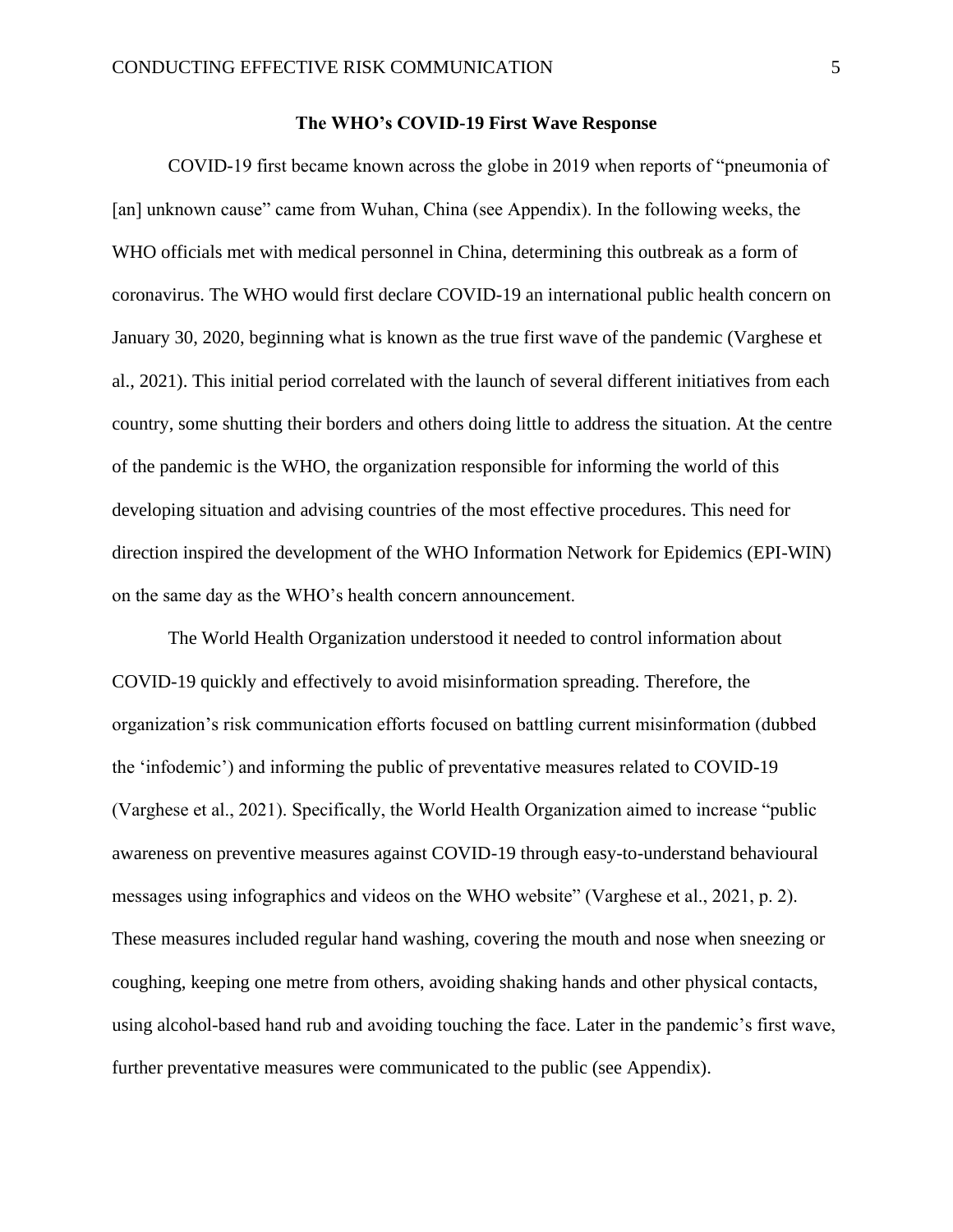A study conducted by Varghese et al. tested the effectiveness of these risk communication tactics by measuring their familiarity, adherence and trust. Familiarity and adherence in all studied countries were high, while trust varied widely. Out of the 7,000 interviewed participants, only 59.8 per cent trust the WHO's COVID-19 information (Varghese et al., 2021, p. 6). Additionally, trust in the WHO directly correlated with adherence to preventative measures; the authors state that "distrust was lower among those who adhered (14.5 per cent) compared to those who did not adhere to the WHO's recommendations (29.3 per cent)" (Varghese et al., 2021, p. 8).

The research found that information from the WHO regarding COVID-19 was effective and well-trusted; however, there is a need to "strengthen efforts to reach the less vulnerable parts of the population in information campaigns and to take the worries of the public into account" (Varghese et al., 2021, p. 13). In addition, this case study revealed that while the WHO's risk communications were effective, additional actions would have increased the effectiveness of preventative measures, specifically by gaining trust and using two-way, transparent communications.

### **Discussion**

#### **The Need for Trust**

This case study shows that the WHO was relatively successful with its risk communications, but the organization could have gained more adherence to its preventative measures had it executed its plan more effectively. In addition, the public would have adhered to the WHO's recommendations had it focused on earning trust, specifically by addressing misinformation and reassuring concerned publics. Trust in regulatory bodies is crucial during times of crisis, such as a pandemic; however, trust does not come easily.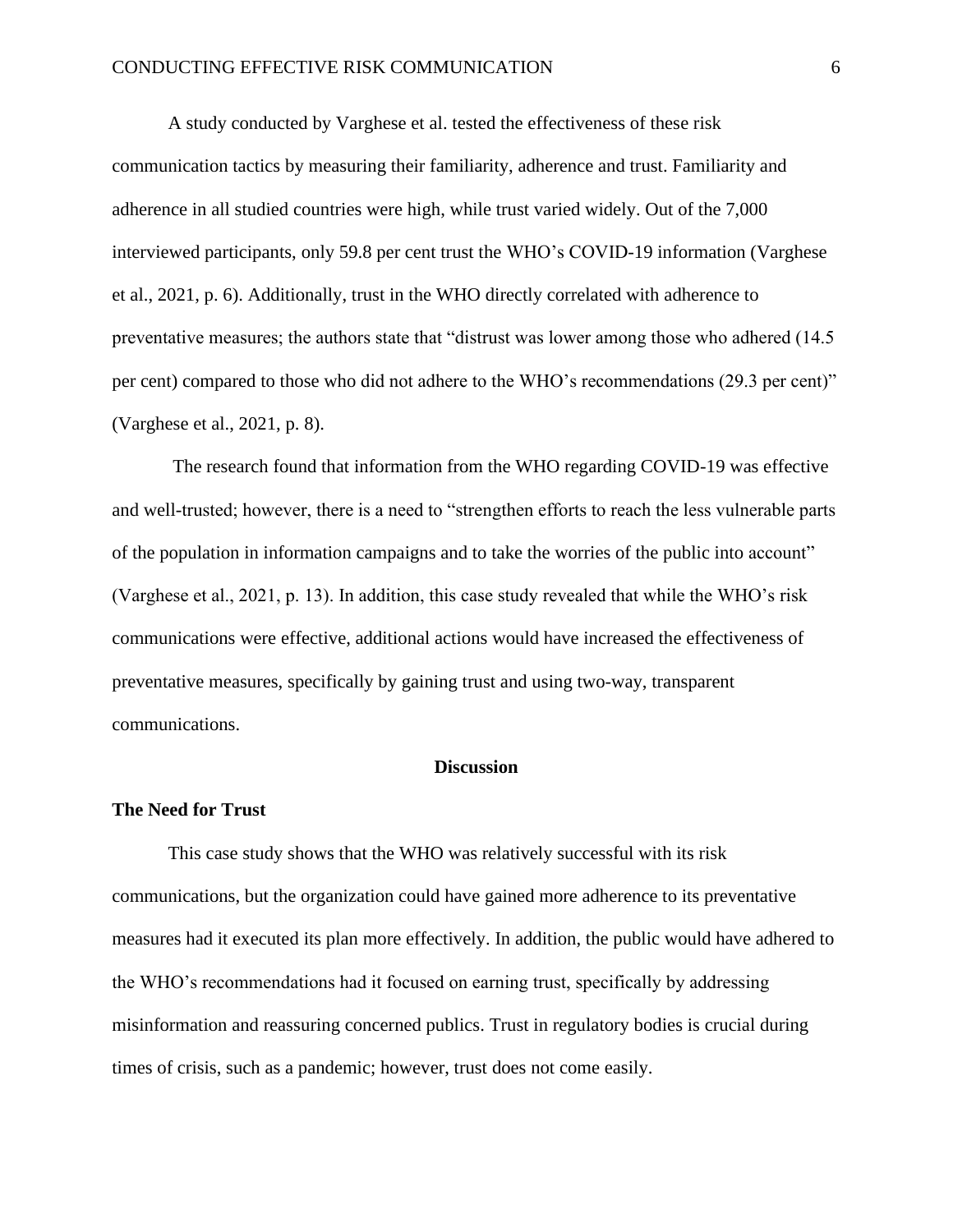Misinformation ran rampant during COVID-19's first wave. As the World Health Organization investigated the most effective ways to keep people safe, the U.S. and China began blaming one another as the cause of the pandemic (Pierson, 2020), leading to confusion on how this virus had spread across the world. Unfortunately, the World Health Organization did not take a stance when others began accusing the organization of being a "puppet" of China (The Economic Times, 2021, para. 13). However, it is important to acknowledge that the World Health Organization must act diplomatically and keep all countries at the table (Pierson, 2020, para. 22). While the WHO had to act as a peacekeeper at times, it should have addressed the concerns of other nations and pointed out misinformation. Explaining that the COVID-19 situation is still developing, but that the World Health Organization will inform the public of future information would have helped increase trust; fear and ignorance of disease are worse than the disease itself (Menon & Goh, 2005). The organization should have also condemned the U.S. and China to show that it does not play politics when protecting human lives.

Another way the WHO could have gained more trust is by reassuring the public. Emotions ride high in stressful times, especially during a pandemic like COVID-19, and people need to feel confident that this situation will improve. For example, during SARS, the Singapore government reassured the public by launching its "Singapore okay" campaign to show that essential staff "monitored their temperatures and wore special stickers to indicate they were fever free and that standards of cleanliness in public toilets was alright" (Menon & Goh, 2005, p. 382). Additionally, the Singapore Tourism Board used the "cool spore campaign" to assure visitors that hotel staff and facilities were free of SARS (p. 382). These campaigns were effective because they showed the public that the government was steering the ship during these uncertain times.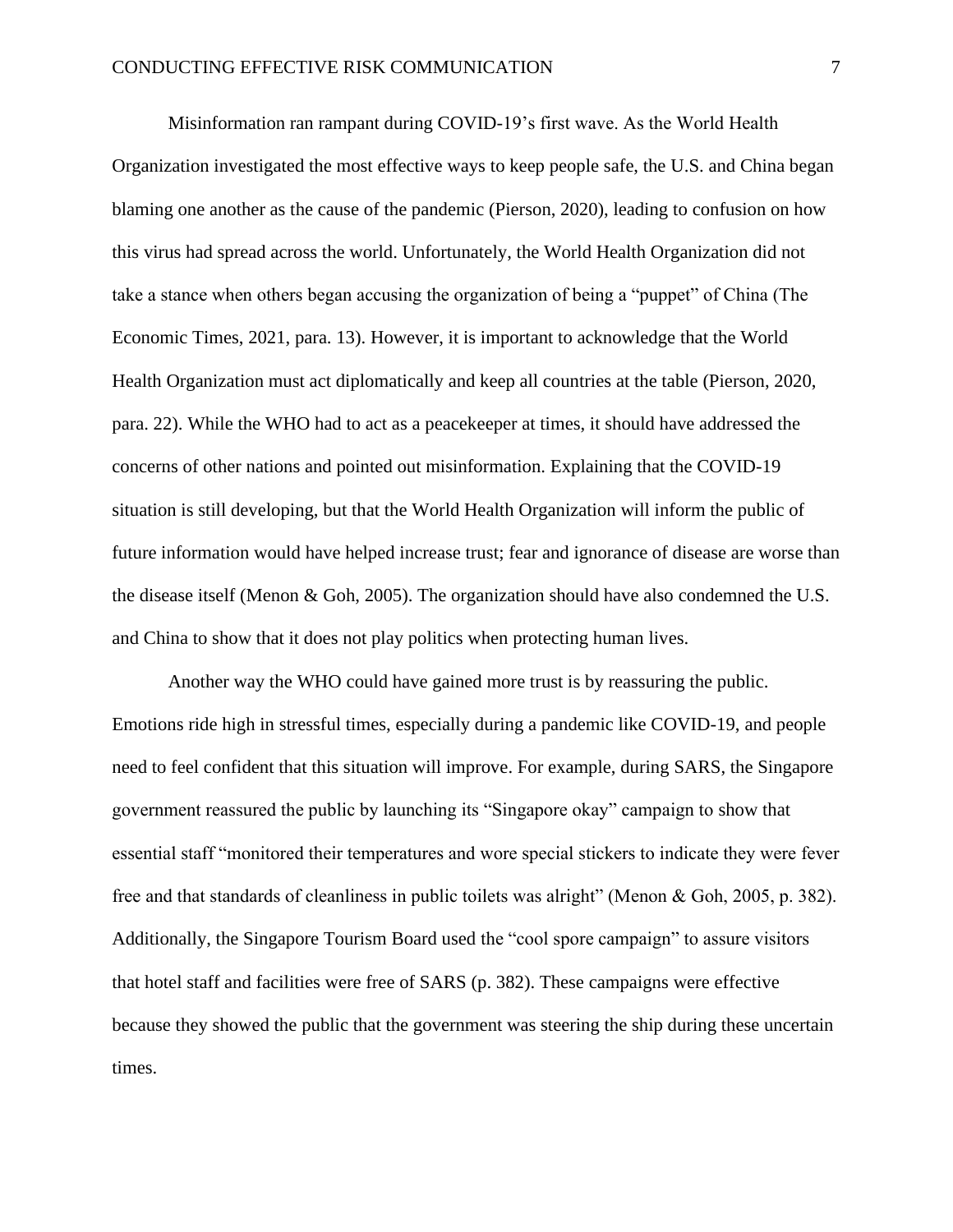It is important to note that the World Health Organization does not have as much control as the Singapore government; it cannot demand a country follow its orders (Pierson, 2020). A thorough assessment explaining the overall risk COVID-19 has in a specific region would have helped inform people of their risk to contract this virus. This assessment would have reassured the public that the WHO is looking out for their health and safety. A detailed risk assessment is necessary because simply stating something is a hazard makes someone conclude that anyone is at risk without knowing the specifics that affect them (Freudenstein et al., 2021). Providing context for the risk COVID-19 has to individuals would have made the WHO's risk communications more effective.

## **The Importance of Transparent Communication**

Another way the World Health Organization could have conducted more effective risk communications is by utilizing two-way, transparent communication. A significant criticism of the WHO's COVID-19 preventative measures was its stance on mask-wearing (The Economic Times, 2021). The World Health Organization said that "generalized use of facemasks was not justified unless other protection measures like physical distancing were not possible" (The Economic Times, para. 19). However, in June, the World Health Organization began recommending mask usage. With a significant amount of misinformation spreading about the pandemic (Middleton et al., 2020), the WHO's mixed messages were ineffective for gaining trust in its preventative measures. While the World Health Organization encouraged leaving masks for healthcare personnel in the early stages of the pandemic, it would have benefited from explaining its choices to discourage mask usage at first. Transparent communication, such as explaining that more research was required before the WHO could recommend masks, would have helped to improve the organization's risk communications.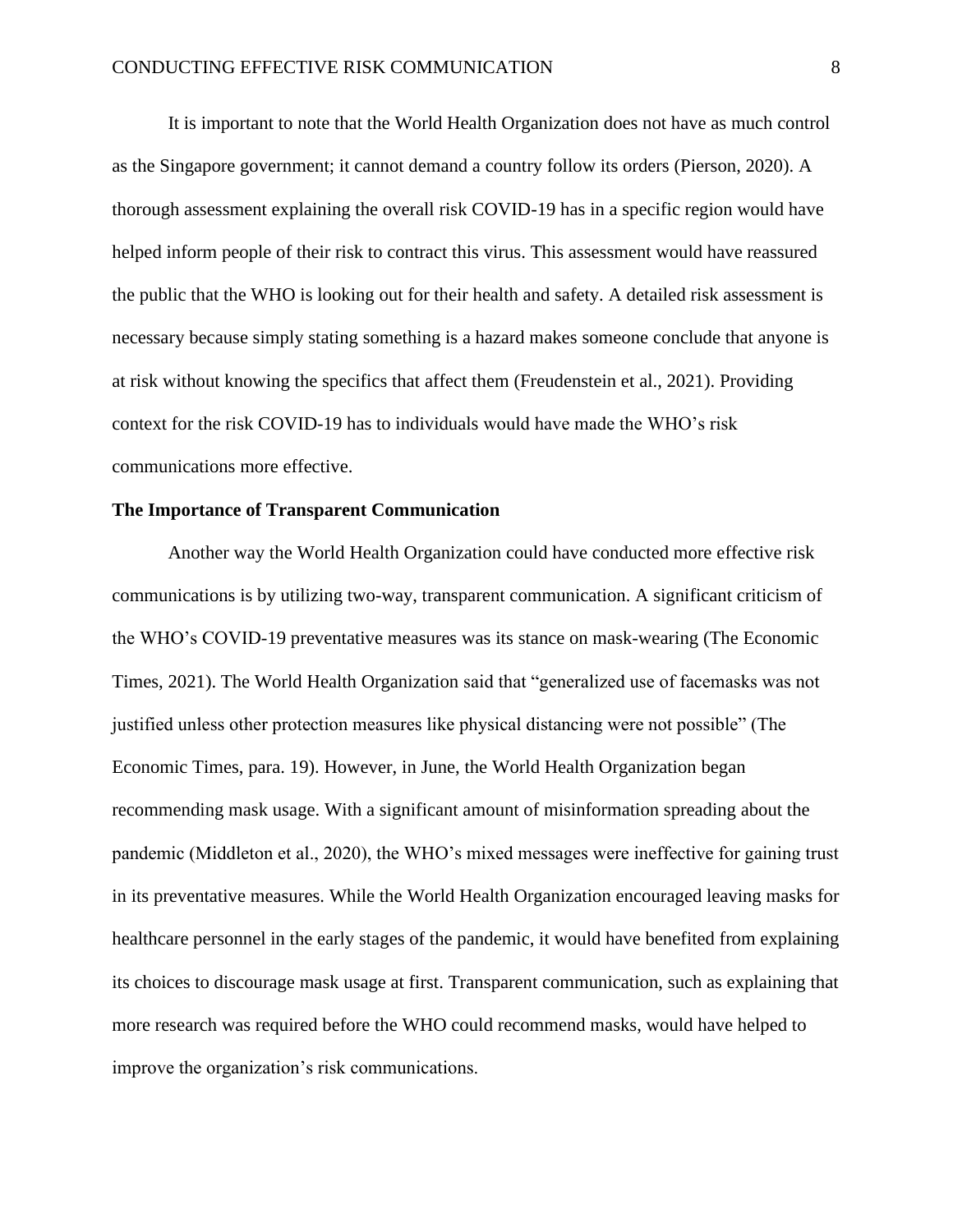Transparency is crucial in risk communications, as seen during the SARS crisis in Singapore, alongside trust (Menon & Goh, 2005, p. 376). Specifically, the Singapore government provided necessary evidence behind actions and decisions, acknowledged problems and uncertainty and treated the public's fears seriously (Menon & Goh, 2005). Middleton et al. (2020) offer further justification, stating, "the World Health Organization should provide a comprehensive account of any threat to population health and to healthcare systems as well as provide contextual solutions when new evidence emerges" (p. 1524).

Communicating transparently with the public would have benefited the WHO's risk communication efforts. Another element of effective risk communication is the need for twoway discussion. For example, in the SARS crisis, the Singapore government answered the public's questions, no matter how unnecessary. In times of crisis, people do not understand everything and may need their questions answered. As Menon and Goh (2005) state, "providing more information is a lot better than less information" (p. 383). Overall, the World Health Organization would have increased adherence and effectiveness of COVID-19 preventative measures by gaining trust and using two-way, transparent communications. The World Health Organization could learn from the success of Singapore's risk communications during SARS; truth and transparency are critical when handling a crisis (Menon & Goh, 2005).

#### **Conclusion**

COVID-19 presented various challenges for the WHO, from managing the U.S. and China to providing timely information to protect lives around the world. This essay analyzed the WHO's risk communications, identifying where the organization could have improved its strategies. The overall argument was that the WHO would have increased adherence and effectiveness of COVID-19 preventative measures by gaining trust and using two-way,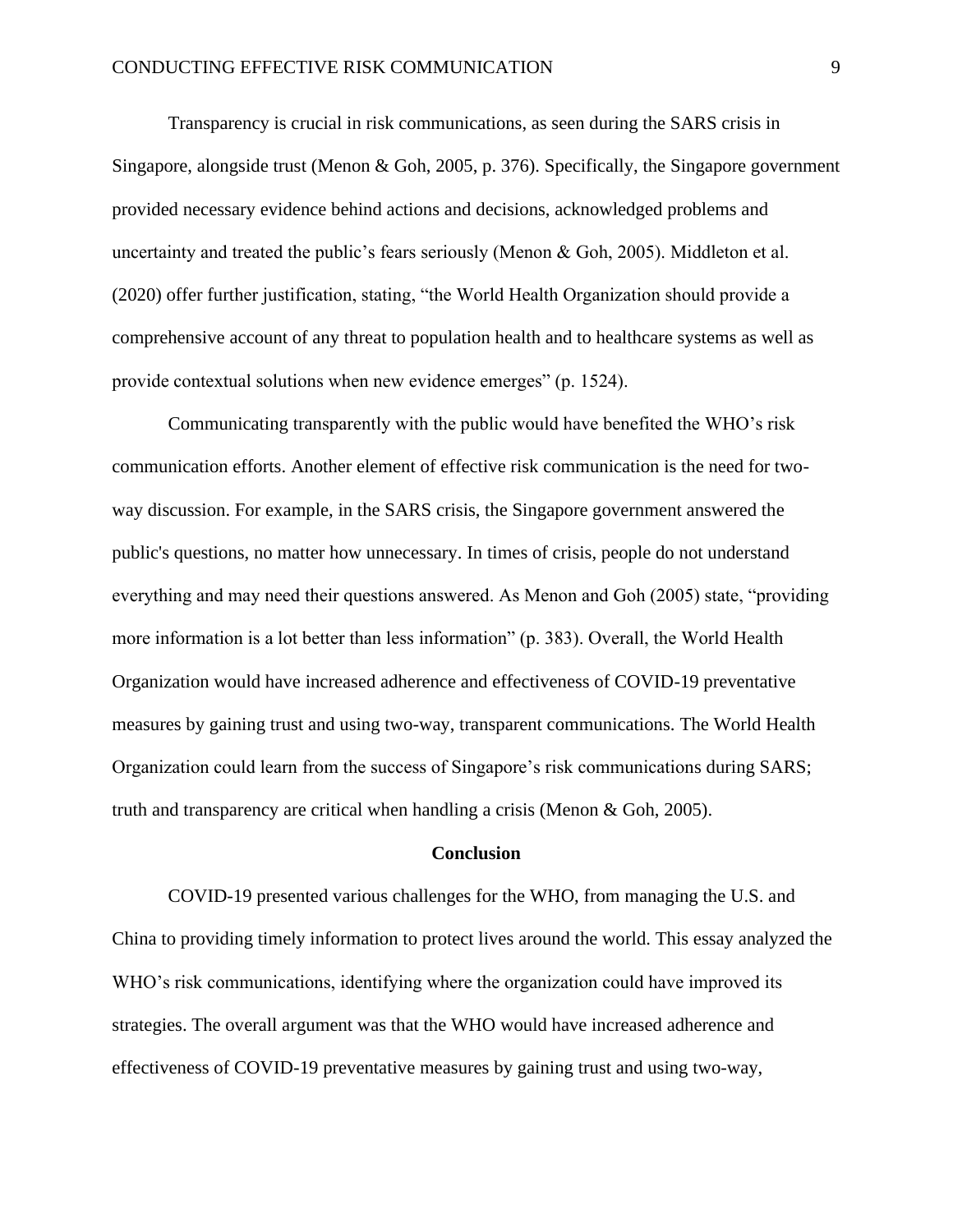transparent communications with the public. Furthermore, the World Health Organization would gain more trust if risk communication addressed misinformation head-on regardless of source and reassured the public. A review of the literature of articles from Menon and Goh (2005), Freudenstein et al. (2020), Middleton et al. (2020), and Varghese et al. (2021) helped assist in this analysis. In addition, the World Health Organization could have conducted two-way, transparent communication with the public by further explaining the reasoning behind preventative measures such as mask-wearing and listening to and addressing concerns from the public regarding the pandemic. Overall, trust and transparency are critical for communicating effectively with the public during a crisis.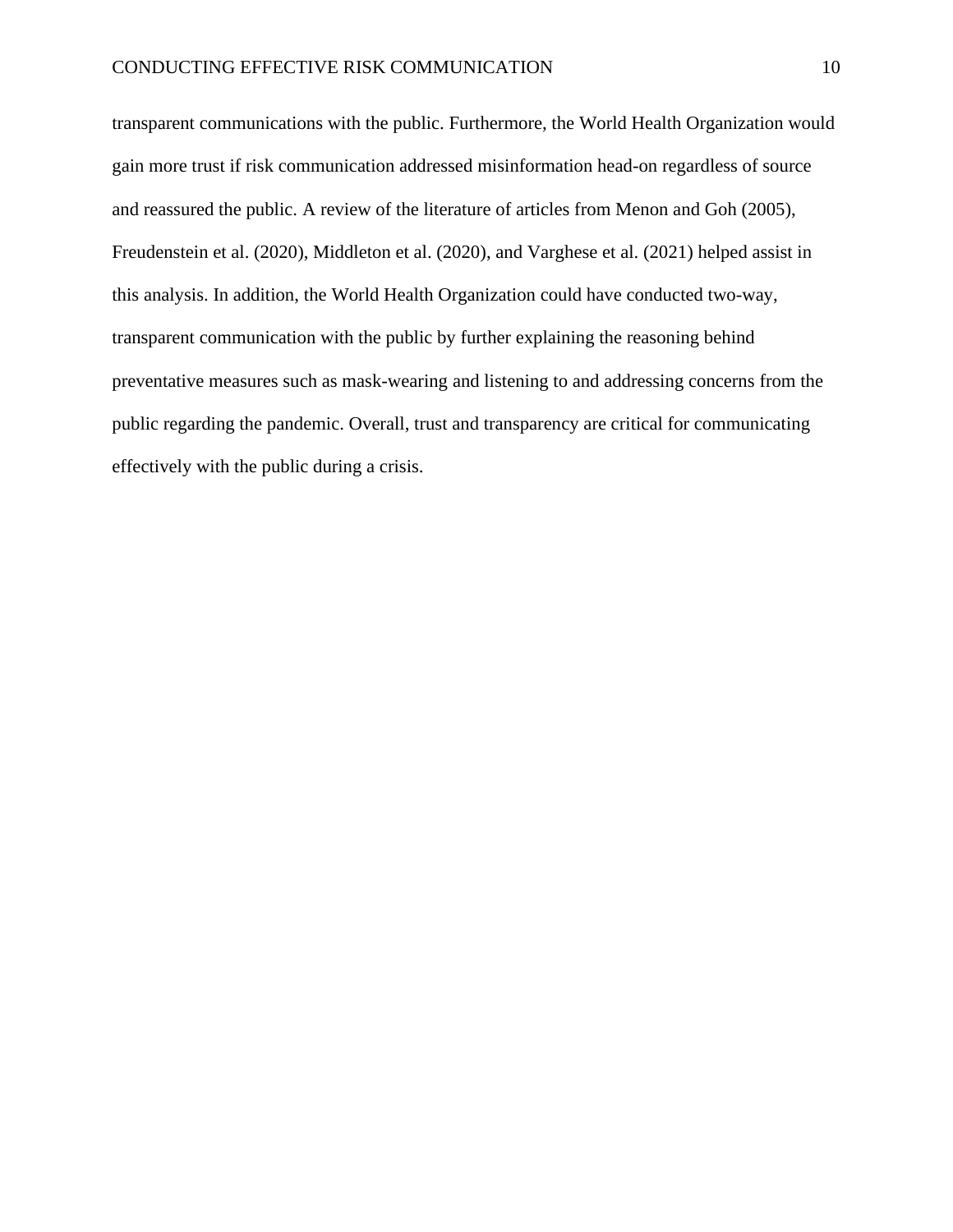### **References**

Freudenstein, F., Croft, R., Wiedemann, P., Verrender, A., Böhmert, C., & Loughran, S. (2020). Framing effects in risk communication messages – Hazard identification vs. risk assessment. *Environmental Research*, *190*, 1-9.

<https://doi.org/10.1016/j.envres.2020.109934>

- Menon, K.U. & Goh, K.T. (2005). Transparency and trust: risk communications and the Singapore experience in managing SARS. *Journal of Communication Management, 9*(4), 375-383. <https://doi.org/10.1108/13632540510621614>
- Middleton, J., Adongo, P. B., Low, W.Y., & Magaña, L. (2020). Global Network for Academic Public Health statement on the World Health Organization's response to the COVID-19 pandemic. *International Journal of Public Health*, *65*(9), 1523–1524.

<https://doi.org/10.1007/s00038-020-01461-9>

- Pierson, D. (2020, April 1). WHO is struggling against COVID-19 and a divided world testing its authority. *Los Angeles Times*. [https://www.latimes.com/world-nation/story/2020-04-](https://www.latimes.com/world-nation/story/2020-04-01/coronavirus-who) [01/coronavirus-who](https://www.latimes.com/world-nation/story/2020-04-01/coronavirus-who)
- The Economic Times. (2021, March 11). WHO's pandemic response: From criticism to Nobel? *The Economic Times.* [https://economictimes.indiatimes.com/news/international/world](https://economictimes.indiatimes.com/news/international/world-news/whos-pandemic-response-from-criticism-to-nobel/articleshow/81443977.cms)[news/whos-pandemic-response-from-criticism-to-nobel/articleshow/81443977.cms](https://economictimes.indiatimes.com/news/international/world-news/whos-pandemic-response-from-criticism-to-nobel/articleshow/81443977.cms)
- Varghese, N. E., Sabat, I., Neumann-Böhme, S., Schreyögg, J., Stargardt, T., Torbica, A., van Exel, J., Barros, P. P., & Brouwer, W. (2021). Risk communication during COVID-19: A descriptive study on familiarity with, adherence to and trust in the WHO preventive measures. *PloS One*, *16*(4), 1-15.<https://doi.org/10.1371/journal.pone.0250872>